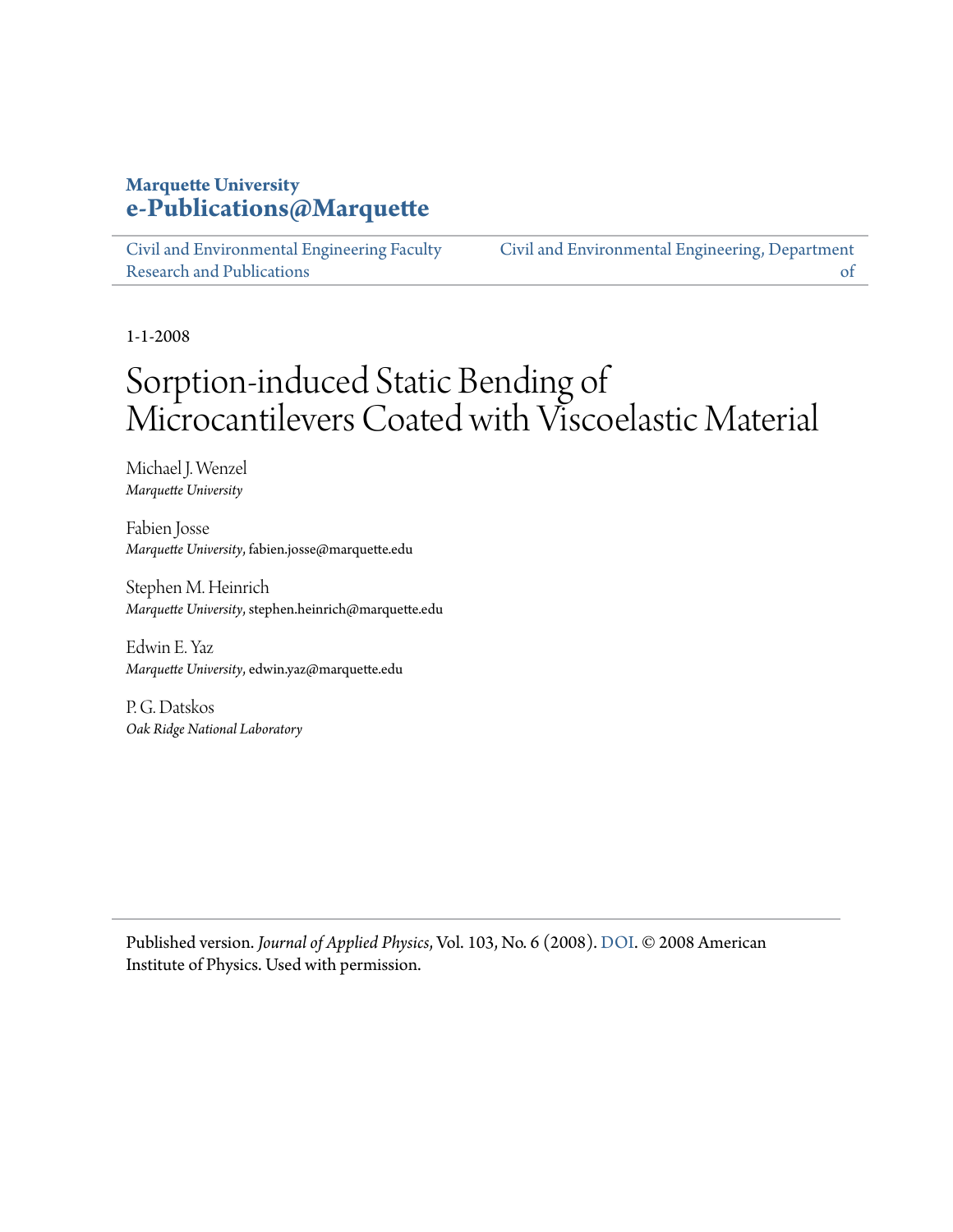# **[Sorption-induced static bending of microcantilevers coated with](http://dx.doi.org/10.1063/1.2902500) [viscoelastic material](http://dx.doi.org/10.1063/1.2902500)**

M. J. Wenzel,<sup>1</sup> F. Josse,<sup>1[,a](#page-1-0))</sup> S. M. Heinrich,<sup>2</sup> E. Yaz,<sup>1</sup> and P. G. Datskos<sup>3</sup><br><sup>1</sup>Department of Electrical and Computer Engineering, Marquette University, Milwaukee, Wisconsin 53233,

*USA*

2 *Department of Civil and Environmental Engineering, Marquette University, Milwaukee, Wisconsin 53233,*  $\frac{USA}{3O}$ 

*Oak Ridge National Laboratory, Oak Ridge, Tennessee 37831, USA*

(Received 31 October 2007; accepted 28 January 2008; published online 28 March 2008)

Absorption of a chemical analyte into a polymer coating results in an expansion governed by the concentration and type of analyte that has diffused into the bulk of the coating. When the coating is attached to a microcantilever, this expansion results in bending of the device. Assuming that absorption (i.e., diffusion across the surface barrier into the bulk of the coating) is Fickian, with a rate of absorption that is proportional to the difference between the absorbed concentration and the equilibrium concentration, and the coating is elastic, the bending response of the coated device should exhibit a first-order behavior. However, for polymer coatings, complex behaviors exhibiting an overshoot that slowly decays to the steady-state value have been observed. A theoretical model of absorption-induced static bending of a microcantilever coated with a viscoelastic material is presented, starting from the general stress/strain relationship for a viscoelastic material. The model accounts for viscoelastic stress relaxation and possible coating plasticization. Calculated responses show that the model is capable of reproducing the same transient behavior exhibited in the experimental data. The theory presented can also be used for extracting viscoelastic properties of the coating from the measured bending data. © *2008 American Institute of Physics*. [DOI:  $10.1063/1.2902500$ ]

# **I. INTRODUCTION**

Chemical sensors have become an area of extensive research in the past few decades. Various devices including electrical, electrochemical, mechanical, and optical devices have been used as a sensor platform for chemical detection. In the early 1990s, microcantilevers utilized for atomic force microscopy were found to respond to various ambient effects, one of which was the adsorption of mercury vapor. $1-3$  $1-3$ Microcantilever chemical sensors have since become a major area of research in the field of chemical sensing. This is partly due to the projected high sensitivity resulting from the large surface area to volume ratio, which greatly amplifies surface effects. Microcantilevers have been shown to detect certain chemical gases in the low ppt level<sup> $4-6$  $4-6$ </sup> and recently detect the presence of a few molecules.<sup>[7](#page-11-4)</sup> Furthermore, microcantilevers can inexpensively be manufactured into small arrays containing a very large number of sensors.<sup>8</sup> These arrays can be deployed for the rapid detection of a wide variety of analytes.

In these systems, the cantilever is coated with a layer that either absorbs or adsorbs the analyte. In the static mode of operation, sorption results in cantilever bending, whereas in the dynamic mode, the result of sorption is a change in the resonant frequency. For the static mode of operation, sorption-induced bending of metal-coated microcantilevers has been extensively studied. $9,10$  $9,10$  In that research, it was

found that for bulk absorption, the bending of the microcantilever is dependent on the thickness of the metal film. However, for adsorption onto a thin metal film, the bending is usually independent of the thickness. In addition, responses from microcantilevers coated with metals were found to generally exhibit a first-order behavior resulting from Fickian diffusion into the bulk of the coating or adsorption rate limited by the surface coverage. The results of these studies can be used to accurately describe the transient response of a cantilever coated with an elastic material whose modulus does not change during absorption due to plasticization (softening). However, when different types of coatings, such as polymers, are used, the bending response during absorption is known to demonstrate a wide variety of behaviors, some of which include an overshoot followed with a decay to the steady state. $\frac{11,12}{2}$  $\frac{11,12}{2}$  $\frac{11,12}{2}$ 

Viscoelastic coatings (which include polymers and monomers) are often used as the chemical recognition ele-ment in various sensor applications.<sup>[12](#page-11-9)[–14](#page-11-10)</sup> These materials undergo a relaxation process in which a sudden strain will induce a stress that slowly relaxes over time until the asymptotic stress is reached. Similarly, a constant stress will result in a strain that slowly increases (i.e., creeps) until the asymptotic strain is reached. Previous studies of the sorptioninduced stresses (or bending) of coated microcantilevers use models that rely on Young's modulus *E* to describe the stress/ strain relationship in the coating material via Hooke's law. This presumes that the coating is a linear elastic material in which the stress is simply the strain multiplied by the modulus. This assumption can be used for metals, which in most

<span id="page-1-0"></span>a)Author to whom correspondence should be addressed. Electronic mail: fabien.josse@marquette.edu.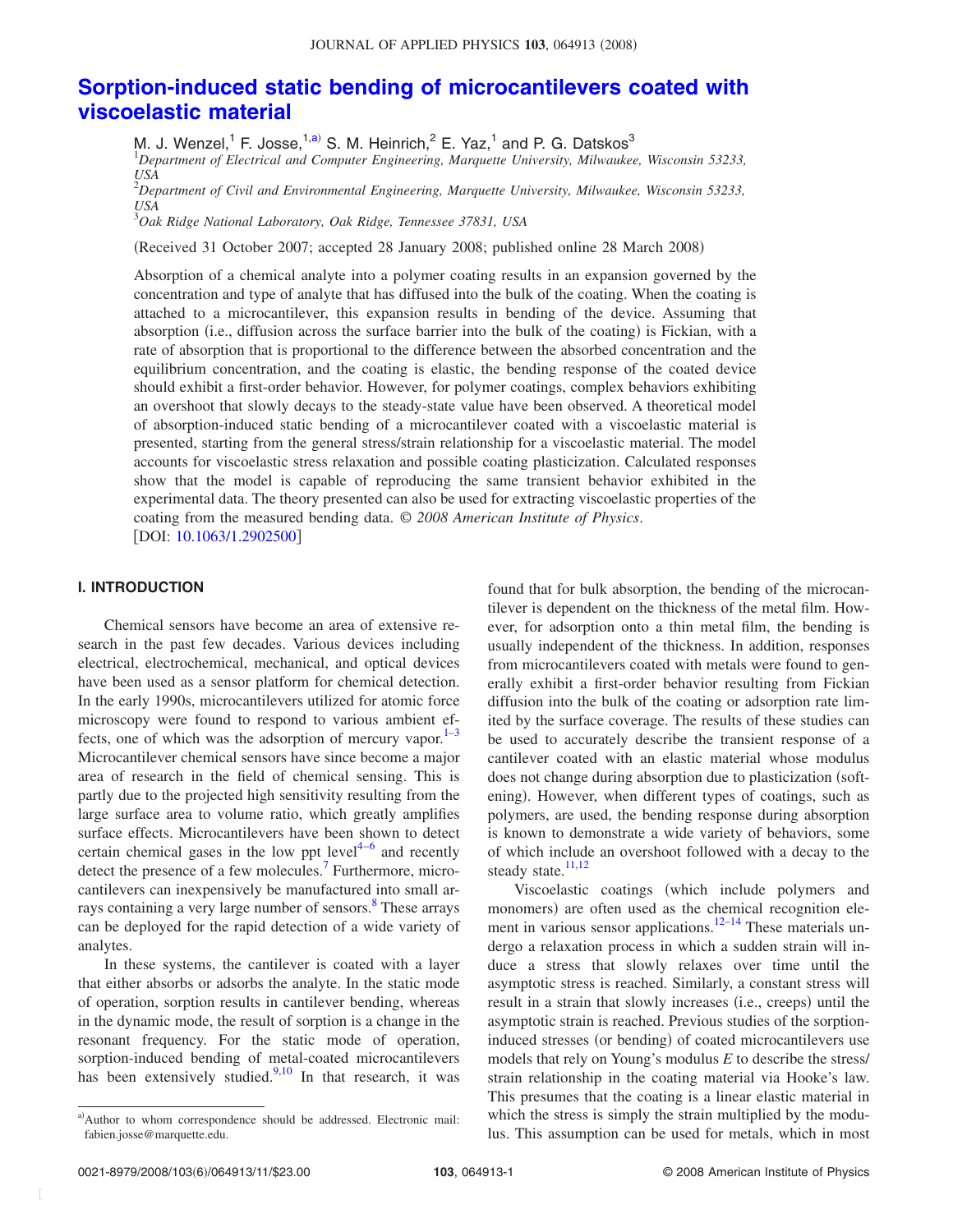cases can be assumed to be purely elastic. However, for viscoelastic materials, the stress is not only dependent on the strain at that specific instant in time but also dependent on the strain history. In the case of a viscoelastic material, the stress/strain relationship is given by the following heredity integral:

<span id="page-2-1"></span>
$$
\sigma(t) = E_{\text{inst}} \varepsilon(t) + \int_0^t R(t - \tau) \varepsilon(\tau) d\tau,
$$
\n(1)

where  $\sigma(t)$  is the stress at time *t*,  $\varepsilon(t)$  is the strain at time *t*,  $R(\cdot)$  is the relaxation function, and  $E_{\text{inst}}$  is the instantaneous modulus, as observed in a relaxation experiment.<sup>15</sup> Thus, there is no simple constant of proportionality between the stress and the strain. As in the development of the models for the elastic case, absorption of an analyte from the surrounding medium will create a tendency for the coating to expand. This sets up a stress in the coating, as well as stresses in the substrate, because the coating is attached to the substrate. However, unlike the elastic case, the stresses in the cantilever coated with a viscoelastic material will depend on time even if the absorbed analyte concentration remains constant. The coated cantilever's transient response will therefore exhibit more complex behaviors.

In most chemical sensor applications, only the equilibrium (steady-state) response is sought for analyte detection; however, the transient response may contain information relevant to the sorption process of an analyte/coating pair. This information could be used to optimize coatings such that the transient response is fast or has a desired signature. The information can also be used to improve processing of the cantilever sensor signal and analyte recognition in an array of sensors. Indeed, in sensor array data analysis, the transient information has been shown to improve analyte classification.[13](#page-11-12)[,16](#page-11-13)

To effectively analyze the sensor response of a coated microcantilever, it is necessary to have good estimates of the material properties that contribute to the overall transient (and steady-state) response. These material properties, which include the viscoelastic properties of the coatings, are often not well known. Even those coatings that have been characterized and whose properties can be found in the literature have large uncertainties. Moreover, for relatively thin coatings, the material properties are dependent on the thickness of the coating, the method of applying the coating to the substrate, the coating/substrate interface, and the environmental conditions. For these reasons, one of the best ways to obtain the coating parameters is to directly extract them from the specific application and devices used. This idea has been previously demonstrated for surface stress measurements using microcantilevers.<sup>17</sup> In that research, it was shown that using Young's modulus given in the literature results in large errors in the surface stress measurements. However, using an experimentally obtained spring constant for the device improved the accuracy of the stress measurements. In a similar manner, the model developed herein could permit one to accurately extract material property data from bending deflection measurements.

static bending of a microcantilever coated with a viscoelastic material is presented. The model accounts for viscoelastic stress relaxation and possible coating plasticization by assuming the general stress/strain relationship for a viscoelastic material. Classical beam theory is used as a foundation in developing the governing equations; thus, the mathematical model is subject to the same assumptions, such as small deflections and a linear strain profile through the thickness of the microcantilever. The theoretical model presented in this paper not only provides a means of predicting/understanding the time-dependent deformation of coated cantilevers but also a tool for extracting viscoelastic coating properties from sensor data.

#### **II. THEORY**

#### **A. Elastic coating**

When a coated microcantilever is exposed to a chemical analyte, absorption will create a tendency for the coating to expand. However, because the coating is attached to a substrate and is not free to expand, stress builds up in the coating. In order to partially relieve this internal force, the microcantilever bends so that the coating is expanded and a corresponding strain pattern is introduced into the substrate, thus resulting in curvature of the elastically coated beam. This phenomenon is very similar to that of the bimetallic thermostat. Assuming small deflections relative to the length of the cantilever, Timoshenko's original work relates the curvature,  $d^2Z/dx^2$   $[Z(x)]$  is the deflection dependent on the longitudinal coordinate  $x$ , of the bimetallic structure to the properties of the two metals  $as<sup>18</sup>$ 

$$
\frac{d^2Z}{dx^2} = 6(\alpha_2 - \alpha_1) \left( \frac{h_1 + h_2}{h_2^2 K} \right) \Delta T,\tag{2}
$$

with

$$
K = 4 + 6\left(\frac{h_1}{h_2}\right) + 4\left(\frac{h_1}{h_2}\right)^2 + \left(\frac{E_1}{E_2}\right)\left(\frac{h_1}{h_2}\right)^3 + \left(\frac{E_2}{E_1}\right)\left(\frac{h_2}{h_1}\right),
$$

where  $\alpha_{1,2}$  are the thermal expansion coefficients,  $h_{1,2}$  are the thicknesses, and  $E_{1,2}$  are the elastic moduli of the substrate and coating, respectively. This result can be used for the case of absorption-induced expansion assuming that the thicknesses,  $h_1$  and  $h_2$ , and the moduli,  $E_1$  and  $E_2$ , of the substrate and coating do not change significantly during absorption. In this case, the thermally induced mismatch strain,  $(\alpha_2)$  $-\alpha_1$ ) $\Delta T$ , is replaced by the absorption-induced elongation of the coating (i.e., the relative elongation the coating would undergo if it were not attached to the substrate),  $\varepsilon^*$ , yielding

<span id="page-2-0"></span>
$$
\frac{d^2Z}{dx^2} = 6\left(\frac{h_1 + h_2}{h_2^2K}\right)\varepsilon^*.
$$
\n(3)

Equation  $(3)$  $(3)$  $(3)$  assumes that the substrate does not undergo any absorption-induced elongation. If  $h_2 \leq h_1$ , then Eq. ([3](#page-2-0)) can be further simplified to yield Stoney's equation,<sup>19</sup>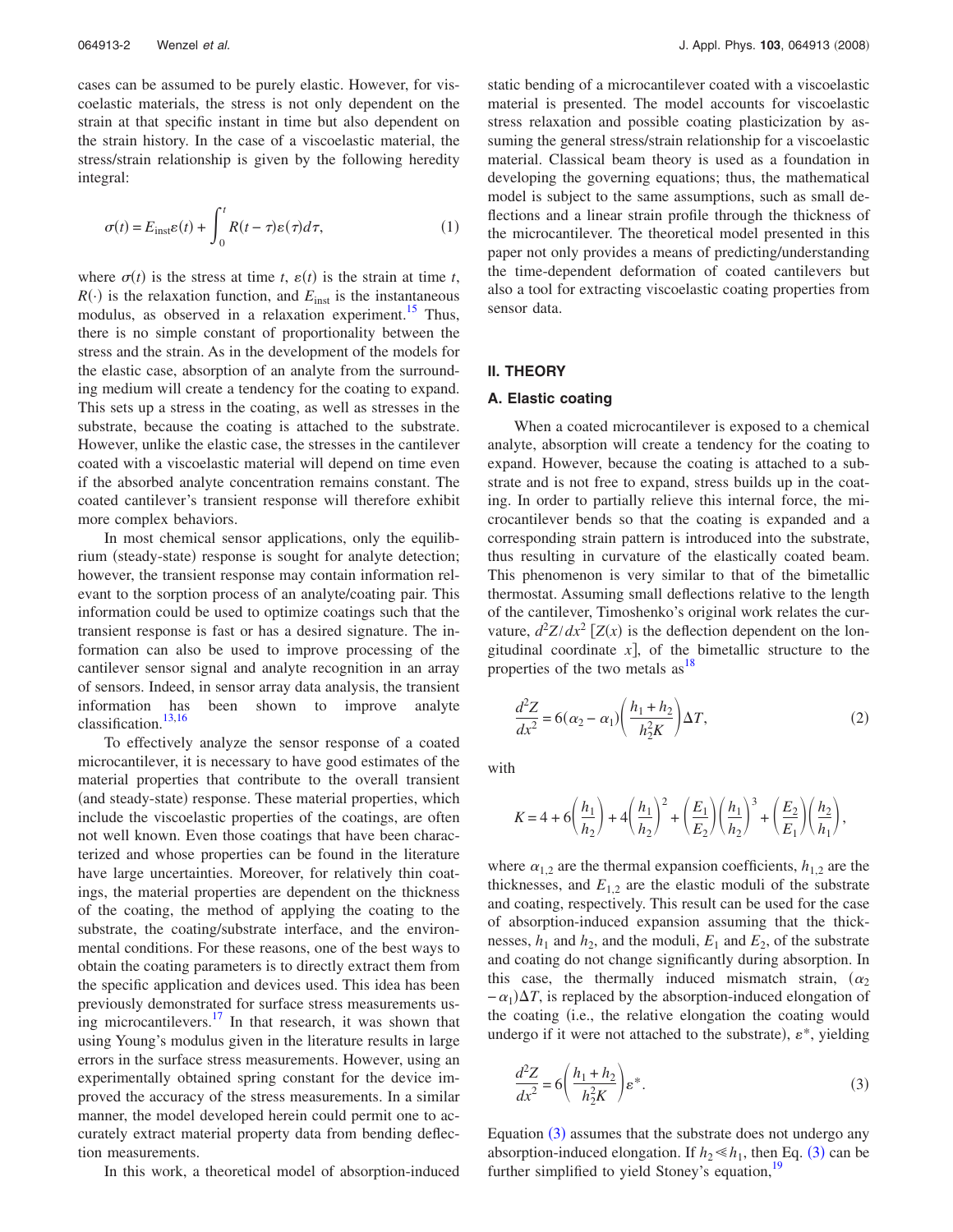<span id="page-3-0"></span>

$$
\frac{d^2Z}{dx^2} = -\left[\frac{6(1-\nu_1)h_2}{E_1h_1^2}\right]\Delta\sigma,\tag{4}
$$

where  $v_1$  is Poisson's ratio of the substrate and the term  $(1)$  $-v_1$ ) has been added to account for the biaxial stress state of the substrate/coating interface. $20$  The absorption-induced stress  $\Delta \sigma$  is given by  $\Delta \sigma = -E_2 \varepsilon^*$ .

In the gas phase, the volume of the coating, when not attached to the substrate, will change with the concentration C of the absorbed analyte (mol/ml of polymer) as<sup>[21](#page-11-18)</sup>

$$
V(C) = V_0(1 + CV_a),
$$
\n(5)

where  $V_0$  is the initial volume of the coating and  $V_a$  is the specific volume of the absorbed vapor (ml/mol). Assuming that the coating is isotropic and will expand the same in all directions, the absorption-induced elongation varies with concentration as

$$
\varepsilon^*(C) = \sqrt[3]{1 + CV_a} - 1,\tag{6}
$$

which has the linear approximation  $\varepsilon^*(t) = \frac{1}{3}V_aC(t)$  for small volume expansions. The absorption-induced elongation can therefore be assumed directly proportional to the absorbed analyte concentration. Writing  $\varepsilon^*(t) = \lambda C(t)$ , where  $\lambda = \frac{1}{3}V_a$ , the deflection at the tip of the microcantilever,  $Z_L$ , for the general case described by Eq.  $(3)$  $(3)$  $(3)$  is then given by

<span id="page-3-1"></span>
$$
Z_L(t) = 3L^2 \left( \frac{h_1 + h_2}{h_2^2 K} \right) \lambda C(t),
$$
 (7)

where *L* is the length of the microcantilever. Stoney's equation  $[Eq. (4)]$  $[Eq. (4)]$  $[Eq. (4)]$  could similarly be used to develop a simpler expression for the deflection at the tip of the cantilever given that the assumption  $h_2 \ll h_1$  is satisfied. These equations and those subsequently derived neglect the effect of the clamped end of the beam. This approximation has been shown to produce accurate results for long cantilevers with large aspect ratios  $(L/w > 3).^{22}$  $(L/w > 3).^{22}$  $(L/w > 3).^{22}$ 

Equation  $(7)$  $(7)$  $(7)$  relates the microcantilever's response to the sorbed analyte concentration. The expression indicates that the elastic behavior of the beam causes the deflection to track the analyte concentration in the coating. Thus, it is necessary to know how the absorbed analyte concentration in the coating varies with time. This detail is extremely important to predict the transient response of a coated microcantilever during absorption.

The absorption process of an analyte into the bulk of a coating is generally rate limited by the diffusion of the analyte across the surface barrier and into the coating. $9$  If the diffusion is Fickian, then the rate of absorption will be proportional to the difference between the equilibrium concentration in the coating and the concentration already absorbed into the coating,  $C(t)$ . [The equilibrium concentration is defined by the ambient concentration  $C_{\text{amb}}(t)$  multiplied by a proportionality factor  $\gamma$ . In the case of a polymer coating, the proportionality factor is known as the partition coefficient  $K_p$ . This leads to a first-order absorption defined by a single decay rate  $1/\tau_s$  (the constant of proportionality between the rate of absorption and the difference in the concentrations), which is dependent on the diffusivity across the surface barrier. This first-order absorption model can be combined with Eq.  $(7)$  $(7)$  $(7)$  to form a set of state-space equations that use the absorbed analyte concentration as the state variable, the ambient analyte concentration as the input, and the deflection at the tip of the cantilever as the output. The equations model the sensor response when the modulus of the coating does not change upon absorption and are given by

<span id="page-3-2"></span>
$$
\frac{dC}{dt} = \left(\frac{1}{\tau_s}\right) [\gamma C_{\text{amb}}(t) - C(t)],\tag{8a}
$$

<span id="page-3-3"></span>
$$
Z_L(t) = 3L^2 \left(\frac{h_1 + h_2}{h_2^2 K}\right) \lambda C(t).
$$
 (8b)

Simulation of this model yields a typical first-order response, in which the deflection tracks the absorbed analyte concentration. As previously mentioned, the model described by Eqs.  $(8a)$  $(8a)$  $(8a)$  and  $(8b)$  $(8b)$  $(8b)$  is based on the assumptions that the coating is an elastic material, and the moduli of the coating and substrate do not change during analyte absorption. For metal coatings, as studied in Ref. [9,](#page-11-6) these assumptions are generally valid. However, polymer coatings may not act as purely elastic materials. These coatings are often viscoelastic and undergo stress relaxation. Furthermore, analyte absorption can cause a change in the material properties of the coating.

# **B. Viscoelastic coating**

# *1. Viscoelastic materials*

In a number of materials, viscoelasticity arises from the differences in the time required for the material to undergo local and wide-scale molecular readjustments. $^{23}$  $^{23}$  $^{23}$  When a stress is applied to a viscoelastic material, an instantaneous strain results due to local changes in the intermolecular spacing. In addition, the molecules have some freedom to rearrange themselves when the stress is applied (a slow diffusion of molecules within the material). This effect happens at a much slower rate. Macroscopically, this molecular rearrangement translates into an increasing strain under a constant applied stress (creep). Similarly, if a constant strain is applied, local stretching occurs, resulting in an initially large stress. Over time, the molecules are rearranged into a configuration of lower energy, resulting in a decrease in the stress (relaxation).

The simplest model describing the stress/strain relationship in a viscoelastic solid that exhibits both viscous and elastic properties is that of the three-parameter solid,<sup>15[,24](#page-11-21)</sup>

<span id="page-3-4"></span>
$$
\tau_r E_U \frac{d\varepsilon}{dt} + E_R \varepsilon(t) = \tau_r \frac{d\sigma}{dt} + \sigma(t),\tag{9}
$$

where  $E_U$  is the unrelaxed (instantaneous) modulus,  $E_R$  is the relaxed (asymptotic) modulus, and  $\tau_r$  is the relaxation modulus time constant. Like a Maxwell fluid, the strain of a threeparameter solid will grow as a function of time when a constant stress is applied. However, the strain will converge to an asymptotic value,  $\sigma/E_R$ , demonstrating its solid properties. The behavior of the three-parameter solid model [governed by Eq.  $(9)$  $(9)$  $(9)$ ] is indicated in Fig. [1.](#page-4-0) This figure shows the creep compliance  $J(t)$  as a function of time, which is defined as the strain history for a unit step function applied stress,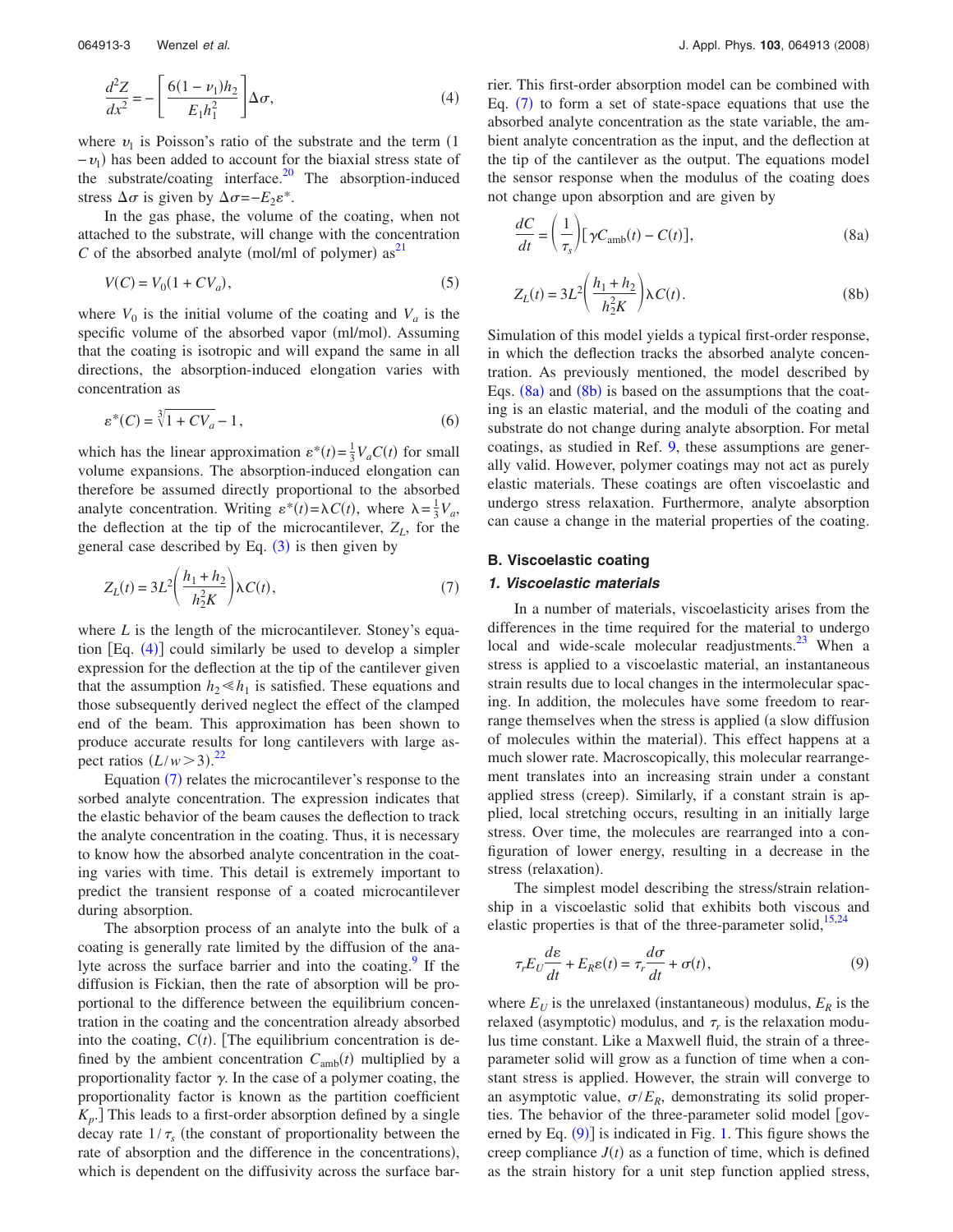<span id="page-4-0"></span>

FIG. 1. Modulus  $E(t)$  for a constant strain and compliance  $J(t)$  for a constant stress in a viscoelastic material behaving as a three-parameter solid.  $E(t) = \sigma(t)/\varepsilon$  and  $J(t) = \varepsilon(t)/\sigma$ . Parameters used:  $\tau_r = 10$  s,  $E_U = 100$  MPa, and  $E_R$ = 40 MPa.

and the relaxation modulus  $E(t)$ , which is defined as the stress history corresponding to a unit step function applied strain. The viscoelastic coatings for which the bending equations are derived in the present work are assumed to satisfy Eq. ([9](#page-3-4)). However, it is possible to use a more general viscoelastic model (one that has higher-order derivatives) and perform a similar derivation.

# *2. Governing equations for bending of a polymercoated cantilever*

For the derivation of the equations governing the flexural deformation of a polymer coated cantilever, it is assumed that the viscoelastic coating is subjected to a volume expansion that depends on the concentration of the analyte absorbed into the coating. Vertical swelling has a negligible effect on the bending of the microcantilever; thus, only the longitudinal expansion due to the absorption of the analyte i.e., the sorption-induced elongation, which is defined as the elongation the coating would undergo if it were not attached to the substrate) is considered. However, one may wish to account for the biaxial stress effects of plate geometry, in which case the biaxial modulus  $E/(1-\nu)$  may be used in place of *E*. Again, it is assumed that the substrate does not undergo absorption-induced elongation.

<span id="page-4-1"></span>Figure [2](#page-4-1) shows the natural state of the coating elongated



FIG. 2. Strain and resultant stress profiles in the coating and in the substrate during absorption-induced bending of a coated microcantilever (at an arbitrary cut along  $x$ ).

due to analyte absorption. However, because the coating is attached to the substrate, it is not free to expand and the entire microcantilever (substrate and coating) bends. The total strain profile, including the effects of bending of the microcantilever, is assumed to be linear. Thus, as shown in Fig. [2,](#page-4-1) the strain with an associated stress denoted by  $\varepsilon_{\sigma}$  (which in the coating may be called the "viscoelastic strain") at any time *t* is equal to the total strain less the absorption-induced elongation,  $\varepsilon^*(t)$ ,

<span id="page-4-2"></span>
$$
\varepsilon_{\sigma}(t,z) = \begin{cases} \kappa(t)[h_n(t) - z] - \varepsilon^*(t), & -h_2 < z < 0\\ \kappa(t)[h_n(t) - z], & 0 < z < h_1, \end{cases}
$$
(10)

where  $\zeta$  is the coordinate in the direction of the thickness of the coated cantilever with the origin at the interface between the two materials (positive  $z$  directed downward as shown in Fig. [2](#page-4-1)),  $h_n(t)$  defines the position of the neutral axis at time *t*, and  $\kappa(t)$  is the curvature of the cantilever at time *t*. The neutral axis is the locus of points on the cross section at which the extensional strain vanishes. Note that for a viscoelastic coating, the neutral axis position varies with time because of stress relaxation occurring in the coating.

The substrate of the coated microcantilever is assumed to be elastic; therefore, the stress profile at time *t* can be expressed as

<span id="page-4-3"></span>
$$
\sigma(t,z) = \begin{cases} \sigma_2(t,z), & -h_2 < z < 0\\ E_1 \kappa(t) [h_n(t) - z], & 0 < z < h_1, \end{cases}
$$
(11)

where  $E_1$  is the modulus of the substrate. Note that  $\sigma_2(t,z)$ depends on the entire strain history of the coating, as described by the integral in Eq.  $(1)$  $(1)$  $(1)$  (tensile stresses positive). By substituting the expression for the coating's strain from Eq.  $(10)$  $(10)$  $(10)$  into Eq.  $(1)$  $(1)$  $(1)$ , it can be shown that (because the coating's strain profile is linear in *z* and the integral is a linear operator) the stress profile in the coating is linear in *z*. Therefore, it is possible to define the coating stress profile using the stress at any two points through the thickness of the coating. If the coating stresses at the top  $(z = -h_2)$ ,  $\sigma_{h2}(t)$ , and at the interface  $(z=0)$ ,  $\sigma_0(t)$ , are used, then Eq. ([11](#page-4-3)) can be rewritten as

$$
\sigma(t,z) = \begin{cases} \{ [\sigma_0(t) - \sigma_{h2}(t)]/h_2 \} z + \sigma_0(t), & -h_2 < z < 0\\ E_1 \kappa(t) [h_n(t) - z], & 0 < z < h_1. \end{cases}
$$
(12)

These stresses represent the internal forces (per unit area) in the cantilever. There are no applied external forces; therefore, to be in mechanical equilibrium, the net internal forces and moments must be zero. Solving the force and moment balance equations, assuming moments taken about the origin  $z=0$ , yields the curvature and the neutral axis position, as functions of time, in terms of the two stresses as

<span id="page-4-4"></span>
$$
\kappa(t) = \left(\frac{-3h_1h_2 - 2h_2^2}{E_1h_1^3}\right)\sigma_0(t) + \left(\frac{-3h_1h_2 - 4h_2^2}{E_1h_1^3}\right)\sigma_{h2}(t)
$$
\n(13)

and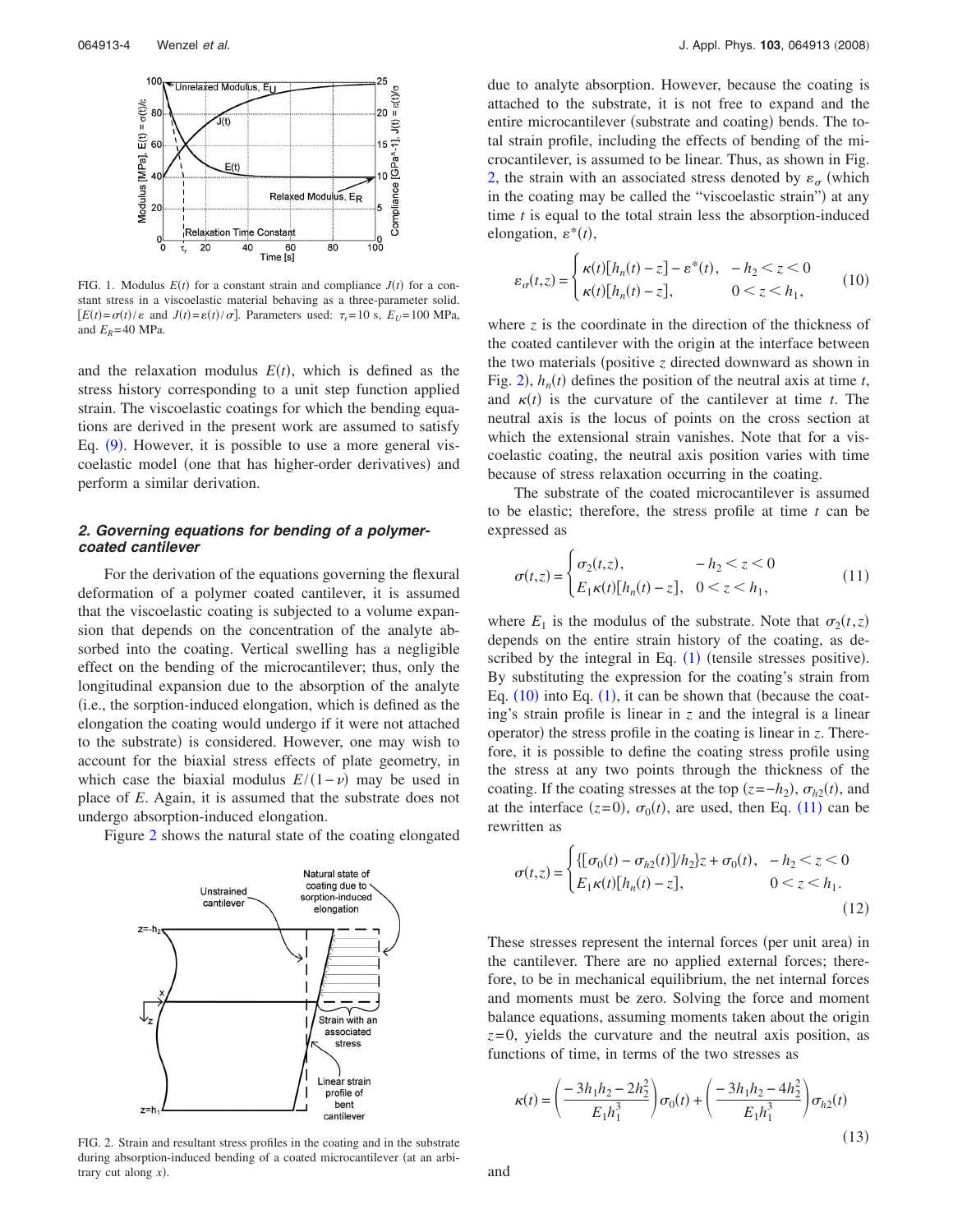$$
h_n(t) = h_1 \left\{ \frac{\left[2h_1h_2 + h_2^2\right]\sigma_0(t) + \left[2h_1h_2 + 2h_2^2\right]\sigma_{h2}(t)}{\left[3h_1h_2 + 2h_2^2\right]\sigma_0(t) + \left[3h_1h_2 + 4h_2^2\right]\sigma_{h2}(t)} \right\}.
$$
\n(14)

The three-parameter solid model in Eq.  $(9)$  $(9)$  $(9)$  relates the stress and strain at any point within the viscoelastic coating. As a result, the differential equations describing the timedependent behavior of the stresses in the coating attached to the microcantilever can be expressed as

<span id="page-5-0"></span>
$$
\tau_r E_U \frac{d\varepsilon_{\sigma 0}}{dt} + E_R \varepsilon_{\sigma 0}(t) = \tau_r \frac{d\sigma_0}{dt} + \sigma_0(t),
$$
  

$$
\tau_r E_U \frac{d\varepsilon_{\sigma h2}}{dt} + E_R \varepsilon_{\sigma h2}(t) = \tau_r \frac{d\sigma_{h2}}{dt} + \sigma_{h2}(t).
$$
 (15)

However, it is desired to have the differential equations in terms of only the two stresses and the input to the system, that is, the absorption-induced elongation  $\varepsilon^*(t)$ . Using Eq.  $(10)$  $(10)$  $(10)$ , Eq.  $(15)$  $(15)$  $(15)$  can be rewritten as

$$
\tau_r E_U \frac{d}{dt} [\kappa(t)h_n(t) - \varepsilon^*(t)] + E_R[\kappa(t)h_n(t) - \varepsilon^*(t)]
$$
  
\n
$$
= \tau_r \frac{d\sigma_0}{dt} + \sigma_0(t),
$$
  
\n
$$
\tau_r E_U \frac{d}{dt} {\kappa(t)[h_n(t) + h_2] - \varepsilon^*(t)} + E_R{\kappa(t)[h_n(t) + h_2]}
$$
  
\n
$$
- \varepsilon^*(t) = \tau_r \frac{d\sigma_{h2}}{dt} + \sigma_{h2}(t).
$$
 (16)

Finally, substitution of Eqs.  $(13)$  $(13)$  $(13)$  and  $(14)$  $(14)$  $(14)$  for the curvature and the neutral axis location yields a set of coupled differential equations that relates the sorption-induced elongation and the coating stresses at the top and at the interface. Furthermore, Eq.  $(13)$  $(13)$  $(13)$  can be used to relate the deflection at the tip of the cantilever to the two stresses. The result is a model that relates the sorption-induced elongation, the stresses in the coating, and the deflection at the tip of the cantilever,  $Z_L(t)$ ,

<span id="page-5-2"></span>
$$
\tau_r \bigg( \frac{E_U}{E_1} a + 1 \bigg) \frac{d\sigma_0}{dt} + \tau_r \frac{E_U}{E_1} b \frac{d\sigma_{h2}}{dt} = -\bigg( 1 + \frac{E_R}{E_1} a \bigg) \sigma_0(t)
$$

$$
- \frac{E_R}{E_1} b \sigma_{h2}(t) - E_R \varepsilon^*(t) - \tau_r E_U \frac{d(\varepsilon^*)}{dt},
$$

$$
\tau_r \frac{E_U}{E_1} c \frac{d\sigma_0}{dt} + \tau_r \bigg( \frac{E_U}{E_1} d + 1 \bigg) \frac{d\sigma_{h2}}{dt} + \varepsilon - \frac{E_R}{E_1} c \sigma_0(t)
$$

$$
- \bigg( 1 + \frac{E_R}{E_1} d \bigg) \sigma_{h2}(t) - E_R \varepsilon^*(t) - \tau_r E_U \frac{d(\varepsilon^*)}{dt}, \qquad (17a)
$$

<span id="page-5-3"></span>
$$
Z_L(t) = \frac{L^2}{2} \Bigg[ \left( \frac{-3h_1h_2 - 2h_2^2}{E_1h_1^3} \right) \sigma_0(t) + \left( \frac{-3h_1h_2 - 4h_2^2}{E_1h_1^3} \right) \sigma_{h2}(t) \Bigg],
$$
\n(17b)

<span id="page-5-1"></span>064913-5 Wenzel *et al.* J. Appl. Phys. **103**, 064913 -2008

$$
a = 2\left(\frac{h_2}{h_1}\right) + \left(\frac{h_2}{h_1}\right)^2, \quad b = 2\left(\frac{h_2}{h_1}\right) + 2\left(\frac{h_2}{h_1}\right)^2,
$$
  

$$
c = 2\left(\frac{h_2}{h_1}\right) + 4\left(\frac{h_2}{h_1}\right)^2 + 2\left(\frac{h_2}{h_1}\right)^3, \quad d = 2\left(\frac{h_2}{h_1}\right) + 5\left(\frac{h_2}{h_1}\right)^2
$$
  

$$
+ 4\left(\frac{h_2}{h_1}\right)^3.
$$

In Eq.  $(17a)$  $(17a)$  $(17a)$  and  $(17b)$  $(17b)$  $(17b)$ , if the sorption-induced strain is known, it is possible to solve for the two stresses (and, thus, the entire stress distribution) and the tip deflection as functions of time.

For the case in which the polymer-coated cantilever is subjected to a chemical analyte, the absorption-induced elongation is assumed proportional to the absorbed analyte concentration. Assuming that the analyte is absorbed into the coating in a first-order manner, as described in Sec. II A, then the model describing the bending response of a polymer-coated microcantilever under analyte absorption is given by

<span id="page-5-4"></span>
$$
\frac{dC}{dt} = \left(\frac{1}{\tau_s}\right) \left[K_p C_{amb}(t) - C(t)\right],
$$
\n
$$
\tau_r \left(\frac{E_U}{E_1} a + 1\right) \frac{d\sigma_0}{dt} + \tau_r \frac{E_U}{E_1} b \frac{d\sigma_{h2}}{dt}
$$
\n
$$
= -\left(1 + \frac{E_R}{E_1} a\right) \sigma_0(t) - \frac{E_R}{E_1} b \sigma_{h2}(t) - E_R \lambda C(t)
$$
\n
$$
- \tau_r E_U \lambda \frac{dC}{dt},
$$
\n
$$
\tau_r \frac{E_U}{E_1} c \frac{d\sigma_0}{dt} + \tau_r \left(\frac{E_U}{E_1} d + 1\right) \frac{d\sigma_{h2}}{dt} + \frac{E_R}{E_1} c \sigma_0(t) - \left(1 + \frac{E_R}{E_1} d\right) \sigma_{h2}(t) - E_R \lambda C(t)
$$

<span id="page-5-5"></span>
$$
-\tau_r E_{U} \lambda \frac{dC}{dt},
$$
\n
$$
Z_{L}(t) = \frac{L^2}{2} \left[ \left( \frac{-3h_1 h_2 - 2h_2^2}{E_1 h_1^3} \right) \sigma_0(t) + \left( \frac{-3h_1 h_2 - 4h_2^2}{E_1 h_1^3} \right) \sigma_{h2}(t) \right].
$$
\n(18b)

The model given in Eqs.  $(18a)$  $(18a)$  $(18a)$  and  $(18b)$  $(18b)$  $(18b)$  does not include the effects of polymer plasticization. If the properties of the coating are known to change significantly with the sorbed analyte, then those properties  $(E_U, E_R, \text{ and } \tau_r)$  can be written as functions of the sorbed analyte concentration. Incorporation of this effect causes the differential equations [Eq. ([18a](#page-5-4))] in the model to become nonlinear.

#### **C. Approximate models for a viscoelastic coating**

The general differential equations [Eqs.  $(18a)$  $(18a)$  $(18a)$  and  $(18b)$  $(18b)$  $(18b)$ ] derived in the previous section are useful for analyzing the

where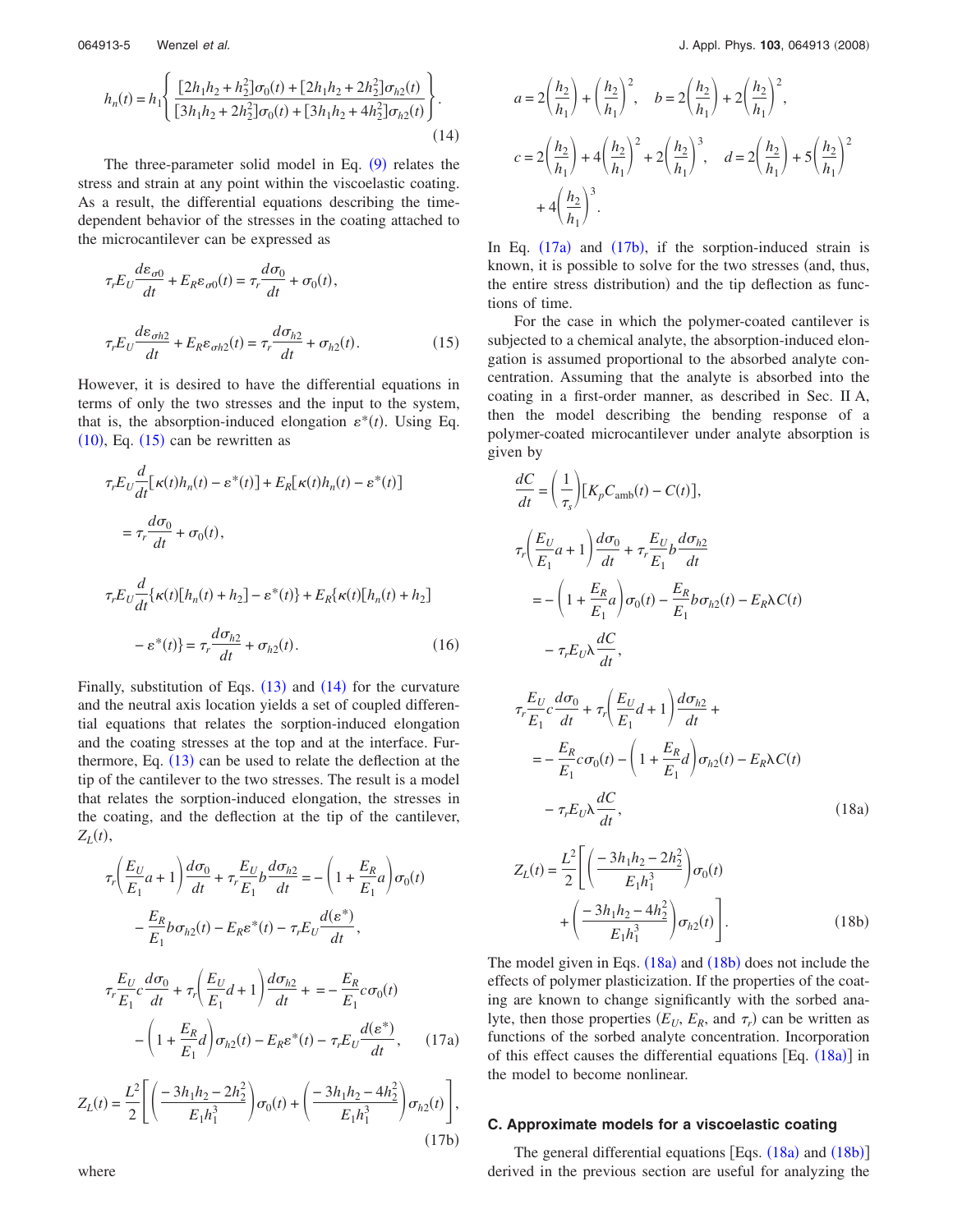response of a microcantilever when all coating properties and the coating/analyte interactions are well known. In general, these polymer characteristics are not available in the literature. Therefore, one may wish to extract coating properties from the bending response using the presented theory. To determine the coating properties, it is advantageous to have a simple model, with few parameters, that completely describes the physics of the observed response of the coated microcantilever. The model of the polymer-coated cantilever given by Eqs.  $(18a)$  $(18a)$  $(18a)$  and  $(18b)$  $(18b)$  $(18b)$  can be greatly simplified when the coating is very soft or thin, or when stress relaxation in the coating occurs very rapidly or slowly.

# *1. Approximate model 1: The case of a soft or thin coating*

In general, Young's modulus of the substrate material is much larger than that of the polymer coating. For example, silicon, with a Young's modulus of approximately 150 GPa, is much stiffer than the average polymer coating, which generally has an unrelaxed modulus in the range of 10 MPa to 5 GPa. For a soft or thin coating  $(E_U \ll E_1)$  or  $h_2$  $\leq h_1$ ), the absorption-induced elongation must be large to produce significant curvature. Thus, the magnitude of the viscoelastic strain in the coating, which is defined in Eq.  $(10)$  $(10)$  $(10)$ , may be approximated by the sorption-induced elongation. Neglecting the bending strain in the coating, Eq.  $(10)$  $(10)$  $(10)$ can be rewritten as

$$
\varepsilon_{\sigma}(t,z) = \begin{cases}\n-\varepsilon^*(t), & -h_2 < z < 0 \\
\kappa(t)[h_n(t) - z], & 0 < z < h_1.\n\end{cases}
$$
\n(19)

The strain (and thus the stress) in the coating is therefore taken as uniform. Thus, it is possible to express the stress profile in the coating in terms of the stress at any point in the coating. As a result, Eqs. ([18a](#page-5-4)) and ([18b](#page-5-5)) can be rewritten as

<span id="page-6-3"></span>
$$
\frac{dC}{dt} = \left(\frac{1}{\tau_s}\right) \left[K_p C_{\text{amb}}(t) - C(t)\right],
$$
\n
$$
\frac{d\sigma}{dt} = \left(1 - \frac{E_R \tau_s}{E_U \tau_r}\right) \left(\frac{E_U \lambda}{\tau_s}\right) C(t) - \left(\frac{1}{\tau_r}\right) \sigma(t)
$$
\n
$$
- \left(\frac{E_U K_p \lambda}{\tau_s}\right) C_{\text{amb}}(t),
$$
\n(20a)

<span id="page-6-0"></span>
$$
Z_L(t) = -\frac{3h_2(h_1 + h_2)L^2}{E_1h_1^3}\sigma(t).
$$
 (20b)

As in the general model, these expressions can also be modified to take into account the case of plasticization by writing the material properties of the coating  $\tau_r$ ,  $E_U$ , and  $E_R$  as functions of the absorbed analyte concentration.

# *2. Approximate model 2: The case of fast or slow coating relaxation*

Many polymer-coated microcantilevers exhibit the typical first-order response signature. It is therefore reasonable to expect that the general equations of the coated microcantilever will reduce to a first-order model under appropriate conditions. These conditions occur when relaxation is either extremely slow or extremely fast compared to the sorption process.

For the case in which the relaxation process is extremely slow compared to absorption (i.e.,  $\tau_r \gg \tau_s$ ), the sorbed analyte in the coating will reach its equilibrium concentration before significant relaxation occurs. If the coated microcantilever is exposed to the chemical analyte for a length of time on the order of the relaxation time constant, then the effects of relaxation would be observed; however, it is possible that the analyte will be removed from the environment well before significant relaxation occurs. The time-varying modulus of the coating can then be considered constant and taken as the unrelaxed modulus  $(E_2 = E_U)$ . On the other hand, if the relaxation process is extremely fast compared to the sorption process (i.e.,  $\tau_r \le \tau_s$ ), then the time-varying modulus can also be considered constant and taken as the relaxed modulus  $(E_2)$  $=E_R$ ). Under either of the above conditions, the modulus can be assumed constant throughout absorption. Therefore, the bending equation and model for the case of an elastic coating [given by Eqs.  $(7)$  $(7)$  $(7)$ ,  $(8a)$  $(8a)$  $(8a)$ , and  $(8b)$  $(8b)$  $(8b)$ , respectively] can be used with the choice of  $E_2$  depending on the limiting case considered.

# *3. Approximate model 3: The case of simple coating plasticization*

A simple model, allowing one to evaluate the effect of varying degrees of plasticization on the microcantilever's absorption response, can be derived by combining both the fast (or slow) relaxation and the soft (or thin) coating approximations. If these assumptions hold, it is possible to use the model described by the absorption equation [in Eq.  $(8a)$  $(8a)$  $(8a)$ ] and the deflection equation [in Eq. ([20b](#page-6-0)) with  $\sigma(t) = -E_2 \lambda C(t)$ ]. If the modulus is a linear function of the analyte concentration for the range of concentrations considered, then

$$
E_2[C(t)] = E_{2,0} + \delta C(t),\tag{21}
$$

and the model for this simple case of plasticization is given by

<span id="page-6-1"></span>
$$
\frac{dC}{dt} = \left(\frac{1}{\tau_s}\right) \left[K_p C_{\text{amb}}(t) - C(t)\right],\tag{22a}
$$

<span id="page-6-2"></span>
$$
Z_{L}(t) = 3L^{2}h_{2}\left(\frac{h_{1} + h_{2}}{E_{1}h_{1}^{3}}\right)E_{2,0}\lambda C(t) + 3L^{2}h_{2}\left(\frac{h_{1} + h_{2}}{E_{1}h_{1}^{3}}\right)\delta\lambda C^{2}(t),
$$
\n(22b)

where  $E_{2,0}$  is the modulus of the coating before the analyte is introduced (either  $E_U$  or  $E_R$ , which is dependent on the speed of relaxation process relative to the sorption process, as presented above) and  $\delta$  is the change in modulus per sorbed analyte concentration. The parameter  $\delta$  will be negative for the common case of polymer softening or positive for hardening. For this simple model of plasticization, it can be shown that the response described by Eqs.  $(22a)$  $(22a)$  $(22a)$  and  $(22b)$  $(22b)$  $(22b)$ will exhibit an overshoot if the coating softens and the condition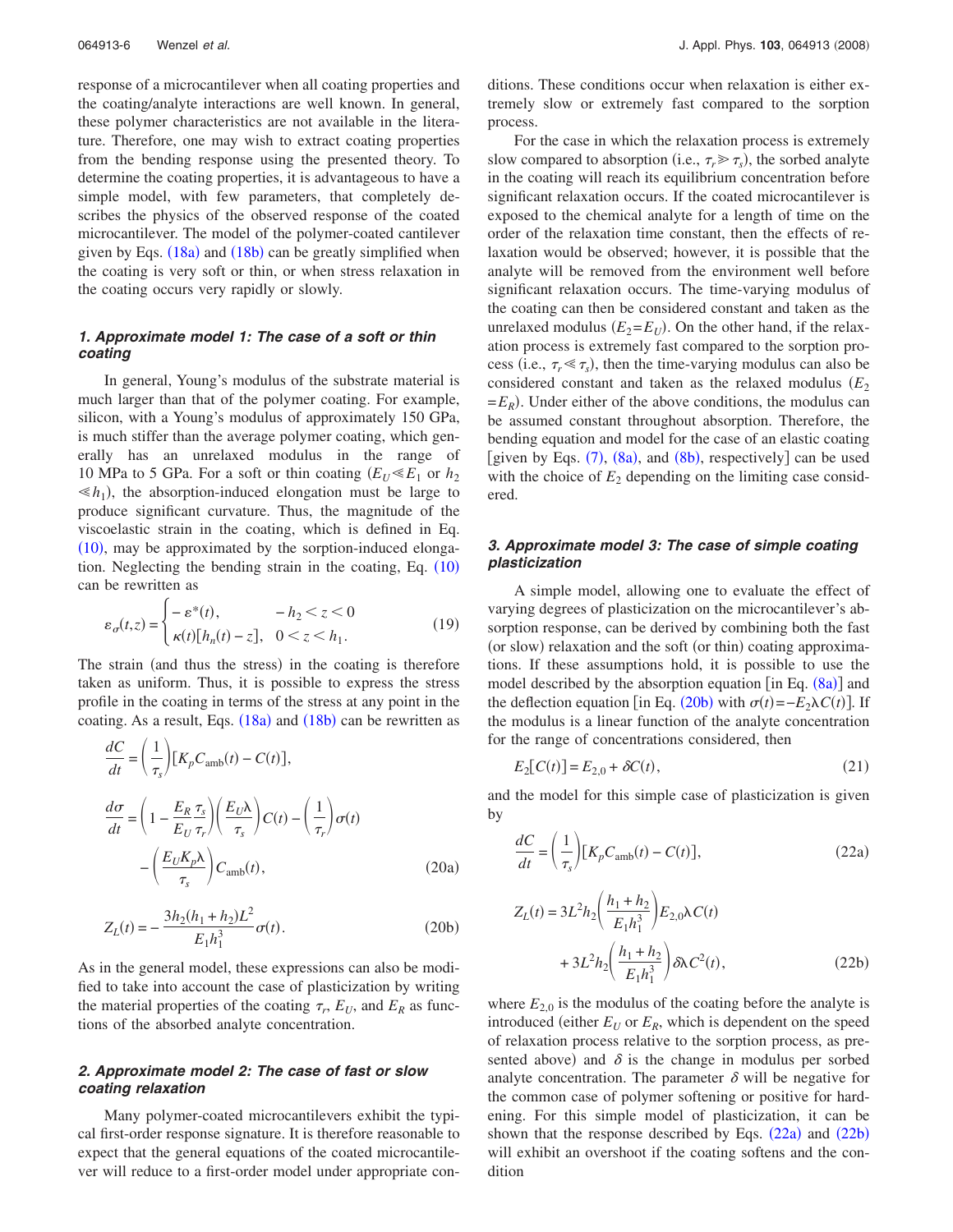<span id="page-7-0"></span>

FIG. 3. Typical calculated bending responses for a PIB coated cantilever during the absorption of analytes for various sorption times but same steadystate sorption-induced elongation ( $\varepsilon^*$ =0.01). Parameters used for the PIB coating are  $E_U$ =0.72 MPa,  $E_R$ =0.51 MPa, and  $\tau_r$ =22 s.

<span id="page-7-1"></span>
$$
K_p C_{\rm amb} > \frac{E_{2,0}}{-2\delta} \tag{23}
$$

is satisfied. The above inequality indicates that, for this model, an overshoot due to plasticization occurs if analyte sorption causes more than a 50% decrease in the modulus (again, either  $E_U$  or  $E_R$ , which is dependent on the relaxation process) of the coating.

#### **III. RESULTS AND DISCUSSION**

# **A. Numerical calculations of polymer-coated microcantilever responses**

In this section, the responses of polymer-coated microcantilevers upon exposure to chemical analytes will be numerically calculated using the models previously derived. An Euler approximation with a small step size is used to solve the differential equation. All calculations will be performed for a cantilever of the same geometry. The cantilever's substrate has a length of 400  $\mu$ m, a thickness of 1  $\mu$ m, and Young's modulus of 150 GPa (similar to that of silicon). The thickness of the coating is assumed to be 0.4  $\mu$ m in all cases; however, the material properties  $(E_U, E_R, \text{ and } \tau_r)$  will be varied to represent different coatings. A rapid exposure of the analyte to the coated microcantilever, such that  $C_{\text{amb}}(t)$  can be approximated as an ideal step function, will be assumed. Furthermore, the parameters of the absorption-induced elongation (the steady-state absorption-induced elongation,  $\varepsilon_{ss}^{*}$  $=\lambda K_p C_{\text{amb}}$ , and  $\tau_s$ ), which are dependent on the analyte/ coating pair, will also be varied to simulate different absorption processes.

The expressions in Eqs.  $(18a)$  $(18a)$  $(18a)$  and  $(18b)$  $(18b)$  $(18b)$  are used to simulate the response of a polymer-coated microcantilever upon exposure to a chemical analyte. Figure [3](#page-7-0) shows typical responses that are possible when the same coating is exposed to different analytes. To calculate the responses in Fig. [3,](#page-7-0) the material properties of polyisobutylene (PIB) were used for the coating properties and the calculations were performed for exposure to various hypothetical analytes that result in

the same steady-state absorption-induced elongation  $(\epsilon_{ss}^*)$  $= 0.01$ ) but have different sorption time constants. It is noted that different values of the steady-state absorption-induced elongation with the same sorption time constant have the effect of scaling the responses. The coating properties of PIB  $(E_U=0.72 \text{ MPa}, E_R=0.51 \text{ MPa}, \tau_r=22 \text{ s})$  were obtained by fitting the three-parameter solid model to data in the literature.<sup>23</sup>

In a microcantilever coated with a viscoelastic material, there are two effects that contribute simultaneously to the bending response. Analyte is absorbed into the coating, causing the absorption-induced elongation to increase, which results in an increase in the stress and the curvature. However, because the coating is a viscoelastic material, the stress will also relax with time, resulting in decreasing stress and curvature. As shown in Fig. [3,](#page-7-0) a variety of response behaviors may occur depending on the value of the sorption time constant even when the coating is not changed. If sorption occurs slowly  $(\tau_s \gg \tau_r)$ , then the stress from the absorptioninduced elongation can be considered to be always at its relaxed state and the responses take a first-order shape, i.e., the deflection history simply tracks the absorption history. However, if absorption is faster than the relaxation process, there can be a buildup of unrelaxed stress, followed by a decrease due to the relaxation effects overtaking the increase from absorption. This occurs due to the slowing of the absorption process as the analyte in the coating approaches its equilibrium concentration; the net effect is that the bending response exhibits an overshoot characterized by a peak deflection followed by a decrease to the steady-state value.

In general, the time required to reach the cantilever's equilibrium response is governed by the slower of the two processes. If absorption is slower, then the steady-state will not occur until the equilibrium concentration is reached. Conversely, if relaxation is slower, then the steady-state will not occur until the coating has had enough time to fully relax. This could be long after the equilibrium concentration is realized. Furthermore, the amount of overshoot (if it occurs) is governed by the ratio of the two time constants  $\tau_r/\tau_s$ and the relaxation factor  $1-E_R/E_U$ . The relaxation factor indicates the relative amount of stress relaxed at the steady state; a relaxation factor of 0 indicates that the steady-state stress is the same as the initial stress, whereas a relaxation factor of 1 indicates that the steady-state stress is zero. One would expect that greater relaxation would cause the stress to decrease more and thus contribute to a larger overshoot. The ratio of the time constants determines the percentage of the total relaxation that has occurred before absorption approaches the equilibrium concentration. If the relaxation time constant is much larger than the sorption time constant, very little relaxation occurs before absorption approaches equilibrium; thus, maximum stress is achieved before relaxation is significant and the peak is quite large. The relaxation factor and ratio of the two time constants also determine if an overshoot will occur. If approximate model 1 (case of a soft or thin coating) is used, then it is possible to arrive at a condition for which values of the sorption time constant will ex-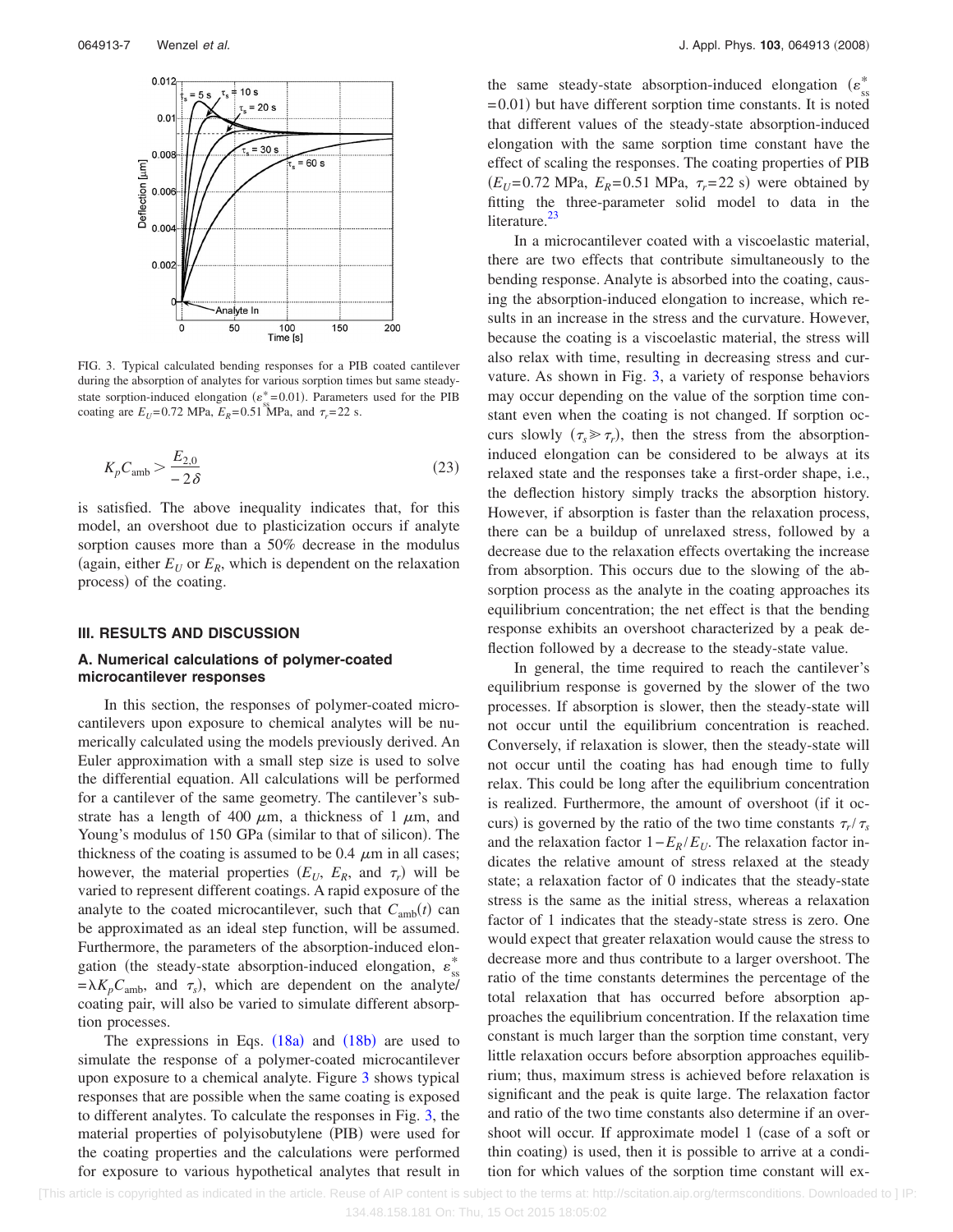<span id="page-8-0"></span>

FIG. 4. Comparison of approximate model 2 (case of fast relaxation) and the general differential equations describing the absorption-induced bending of a coated microcantilever. A value of  $\tau_r/\tau_s = 0.1$  (ratio between the relaxation and sorption time constants) was used, and the calculations were performed for various relaxation factors. FIG. 5. Calculated bending responses using approximate model 3 case of

hibit an overshoot. Using a closed form solution for Eq. ([20a](#page-6-3)), it can be shown that an overshoot occurs if and only if  $E_U$   $>E_R$  and

$$
\tau_s < \frac{E_U}{E_R} \tau_r. \tag{24}
$$

The accuracy of the approximate models given in Sec. II C is next evaluated and compared to the results of the general formulation given by Eqs. ([18a](#page-5-4)) and ([18b](#page-5-5)). For approximate model 1 (the case of a soft or thin coating), it is the ratios  $E_U/E_1$ ,  $E_R/E_1$ , and  $h_2/h_1$  that govern the accuracy of the model. When approximate model 1 is compared to the general formulation, no significant discrepancies are observed for soft coatings on silicon  $(E_1 = 150 \text{ GPa}$  and  $E_U$  $<$  2.0 GPa).

To illustrate the accuracy of approximate model 2 (the case of very slow sorption or very fast coating relaxation), calculations are performed using  $\tau_r/\tau_s$ =0.1 and compared to the general formulation for various relaxation factors, as shown in Fig. [4.](#page-8-0) The coating material was chosen to have  $E_R$ = 20 MPa,  $\tau_r$ = 5 s, and the absorption process described by the parameters  $\varepsilon_{ss}^*$ =0.01 and  $\tau_s$ =50 s. In this case, a discrepancy is observed between the results of the approximate and general model as absorption occurs, although both the approximation and the general equations converge to the same steady-state value. Agreement between the two improves as the time constant ratio  $\tau_r/\tau_s$  and/or the relaxation factor  $1-E_R/E_U$  decreases. It is noted that the responses calculated by the general equations exhibit behaviors that are between an exponential rise to the steady state dictated by the sorption time constant and an exponential rise dictated by the relaxation time constant. This type of response has also been observed in experimental data.

In order to study the effects of plasticization, approximate model 3 given by Eqs.  $(22a)$  $(22a)$  $(22a)$  and  $(22b)$  $(22b)$  $(22b)$  is evaluated for various values of  $\beta$ , where  $\beta = -K_p C_{amb} \delta/E_{2,0}$  (i.e., the fractional decrease in the modulus at full absorption) while keeping all other parameters constant. The results are shown in Fig. [5](#page-8-1) and compared to responses calculated using the general model. In evaluating the general model, plasticization is assumed to cause coating softening and also causes relax-

<span id="page-8-1"></span>

simple coating plasticization) during absorption for various degrees of plasticization. The parameter  $\beta$  is the percent change in modulus at the steady state.

ation to occur at a faster rate  $(E_U, E_R, \text{ and } \tau_r$  are linear functions of absorbed analyte concentration). The responses shown in Fig. [5](#page-8-1) were calculated using  $E_U = 50 \text{ MPa}$ ,  $E_R$ = 20 MPa, and  $\tau_r$  = 2.5 s for the coating parameters and  $\varepsilon_{ss}^*$  $= 0.01$  and  $\tau_s = 50$  s for the absorption process. Note that an overshoot occurs when  $\beta$  is increased beyond its critical value of 0.5, as stated in Eq.  $(23)$  $(23)$  $(23)$ . This overshoot occurs because the decrease in bending due to the softening of the coating is greater than the increase in bending due to the absorption-induced elongation. As seen in Figs. [3](#page-7-0) and [5,](#page-8-1) two different effects (relaxation and plasticization) can cause the same type of response, i.e., an overshoot during analyte absorption. However, simulation of the two models indicate that the effects plasticization and relaxation have on the coated cantilever's response are very different during desorption.

#### **B. Extraction of coating properties**

Viscoelastic properties of coatings used in sensor applications are generally not well known. Using measured sorption-induced bending of the coated microcantilever, the theoretical models developed in this work can be used to extract the coating properties. Extraction of the coating properties will permit the analysis and/or prediction of the bending response in future experiments utilizing the same coating or a coating with similar properties on microcantilevers of different geometries.

The transient behavior of the microcantilever bending response demonstrated by the solution of the general equations  $[Eqs. (18a)$  $[Eqs. (18a)$  $[Eqs. (18a)$  and  $(18b)]$  $(18b)]$  $(18b)]$  is very similar to that of the observed experimental data. Thus, the effects of stress relaxation in a viscoelastic coating are able to account for the variety of behaviors that are observed in static-mode microcantilever responses. Since the behavior of the general mathematical model and the experimental bending responses are very similar, it is possible to correlate the theoretical solutions to the observed bending responses and thus extract the effective properties of each coating. In this section, coating properties will be extracted from experimental data by cor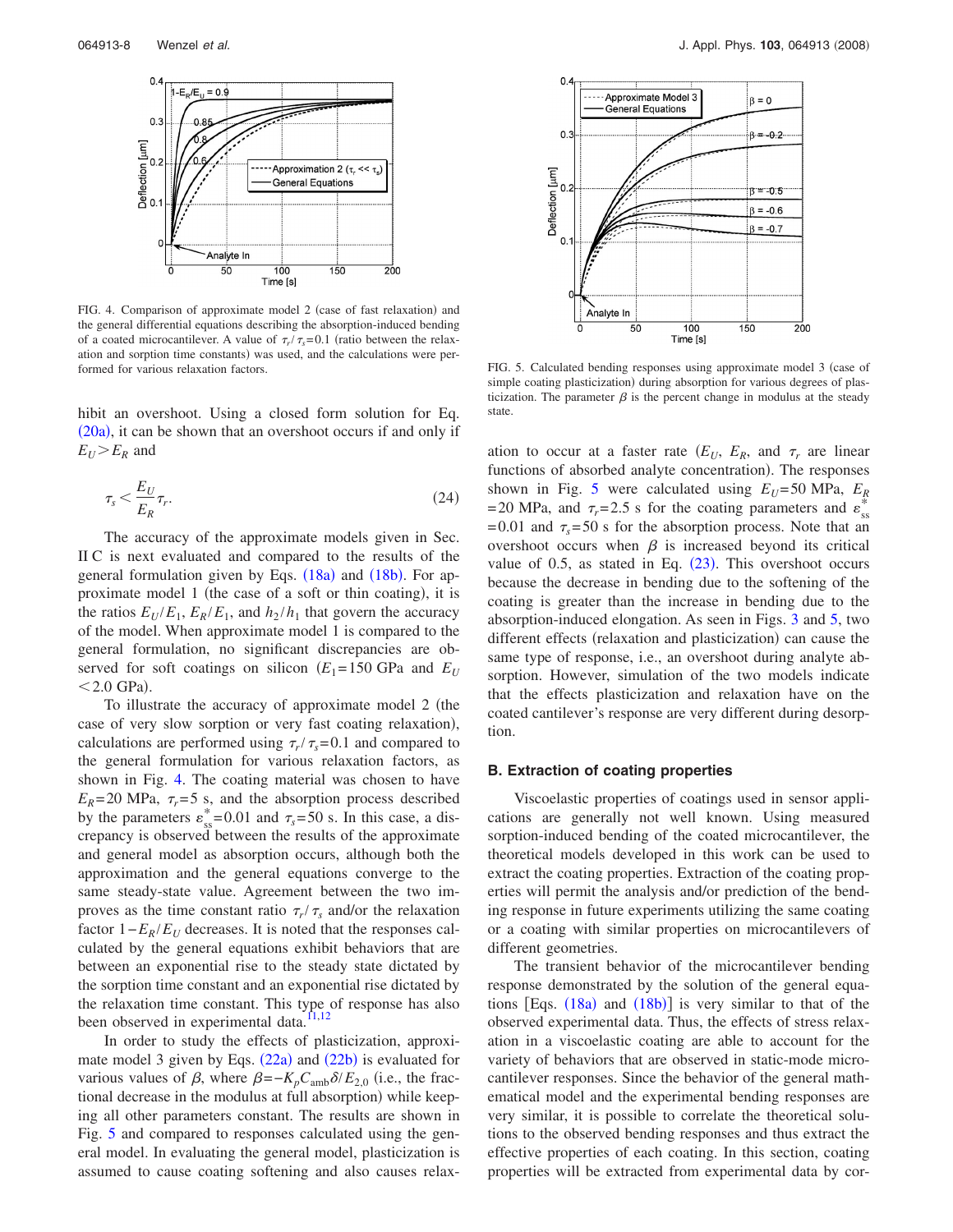relating the physics-based model to the absorption portion of the experimental data. Ideally, the extracted values would then be compared to material properties for the coating available in the literature or the extraction would be performed several times on microcantilevers of various geometries and then tested for consistency. However, the material properties of the coatings used in the experimental data set are not well known and may be a function of the coating technique, molecular arrangement, thickness of the coating, and environmental conditions. Furthermore, at present, available experimental data for the coating/analyte pairs tested only utilize a single microcantilever geometry. Therefore, the coating properties, which are extracted from microcantilevers of the same geometry, coated with the same material, but exposed to different analytes, are compared for consistency. In addition, to provide an independent check, the coating properties extracted during absorption are used to predict the microcantilever's response during desorption and the predicted response is compared to the experimental data.

The experimental cantilever bending data used in this work were taken from a data set provided by the Oak Ridge National Laboratory and published in Ref. [12.](#page-11-9) This work utilized an array of polymer-coated microcantilevers on two silicon chips (five per chip). The microcantilevers were 400  $\mu$ m long, 100  $\mu$ m wide, and 1  $\mu$ m thick, and the thickness of the coatings was approximately 0.4  $\mu$ m. Each silicon microcantilever was coated with a different analyte recognition layer on a nanostructured gold surface. The nanostructured gold surface was used to prevent slippage of the coating when it begins to expand. All coated microcantilevers, which are placed in the same flow cell and, thus, under the same conditions, were simultaneously exposed to the same analyte and data were collected from each sensor. For the present analysis, several sensor responses were considered in order to characterize the delivery system, which consists of approximating the ambient analyte concentration as a function of time during the analyte injection and flush processes. The ambient concentration history was estimated by observing several responses that exhibited an exponential rise to the steady state (such that the coating relaxation effects are not essential to the general behavior of the response) and then using the previously developed elastic model [Eqs. ([8a](#page-3-2)) and  $(8b)$  $(8b)$  $(8b)$ ] to determine the input concentration that caused the response. Using this methodology, the ambient analyte concentration as a function of time was found to be a step function followed by a partial step down (50%) and then a slowly decaying exponential tail ( $\tau = 25$  s) for all experiments. The tested coatings and the analytes are summarized in Ref. [12,](#page-11-9) which contains a more detailed description of the work done to collect the bending data.

In order to extract coating properties from the experimental data, it is necessary to choose a model and a fitting algorithm. There are many least squares techniques available for fitting parameters to the experimental data. The method applied to obtain the results presented in this paper is the Gauss–Newton technique. $^{25}$  Generally, choosing the model with the fewest parameters that can fully explain the behavior yields the most consistent results. If the response seems to rise in a first-order fashion to the steady state, then ap-

<span id="page-9-0"></span>

FIG. 6. Experimentally measured absorption-induced bending (Ref. [12](#page-11-9)) and numerically calculated responses using the extracted coating parameters for a CD-coated cantilever exposed to (a) dichloromethane and (b) trichloroethylene. The parameters extracted are  $E_R \varepsilon_{ss}^* = 0.68$  MPa,  $1 - E_R / E_U = 0.75$ ,  $\tau_r$  $= 1.9$  s, and  $\tau_s = 1.2$  s for CD exposed to dichloromethane and  $E_R \epsilon_{ss}^*$ = 0.77 MPa, 1−*E<sub>R</sub>*/*E<sub>U</sub>* = 0.87,  $τ_r$  = 1.7 s, and  $τ_s$  = 4.3 s for CD exposed to trichloroethylene.

proximate model 2 is more appropriate. If this model does not fit the data, then it may be necessary to use approximate model 1. The choice of model affects which coating parameters can be extracted. Approximate model 1 allows one to extract all the coating properties (some are scaled by the steady-state elongation) and the sorption time constant; however, approximate model 2 only contains the modulus (relaxed or unrelaxed, depending on the relaxation process) and the sorption time constant. The model choice should be governed by the transient behavior observed in the response.

Four typical responses were chosen to demonstrate the extraction of coating properties. The responses represent two different coatings, each exposed to two different analytes. In Fig. [6,](#page-9-0) the absorption portion of the experimental data is shown for a heptakis 6-*O*-*tert*-butyl dimethylslyl-2,3-di- $O$ -acetyl)- $\beta$ -CD (CD)-coated cantilever exposed to dichloromethane [Fig.  $6(a)$  $6(a)$ ] and trichloroethylene [Fig.  $6(b)$ ]. The extracted parameters in each case are physically plausible and there is agreement between the extracted values (scaled by the steady-state elongation) from the responses of the microcantilevers using the same coating. Using approximate model 1, the extracted parameters for the data in Fig.  $6(a)$  $6(a)$  are  $E_R \varepsilon_{ss}^* = 0.68 \text{ MPa}, \ \ 1 - E_R / E_U = 0.75, \ \ \tau_r = 1.9 \text{ s}, \ \text{and} \ \ \tau_s = 1.2 \text{ s}$ and the extracted parameters for the data in Fig.  $6(b)$  $6(b)$  are  $E_R \varepsilon_{ss}^* = 0.77 \text{ MPa}, \ 1 - E_R / E_U = 0.87, \ \tau_r = 1.7 \text{ s}, \text{ and } \ \tau_s = 4.3 \text{ s}.$ It is noted that the differences in the extracted material properties may be accounted for by the different effects of plasticization by the two analytes, as the contribution of plasticization to the material properties was neglected here in the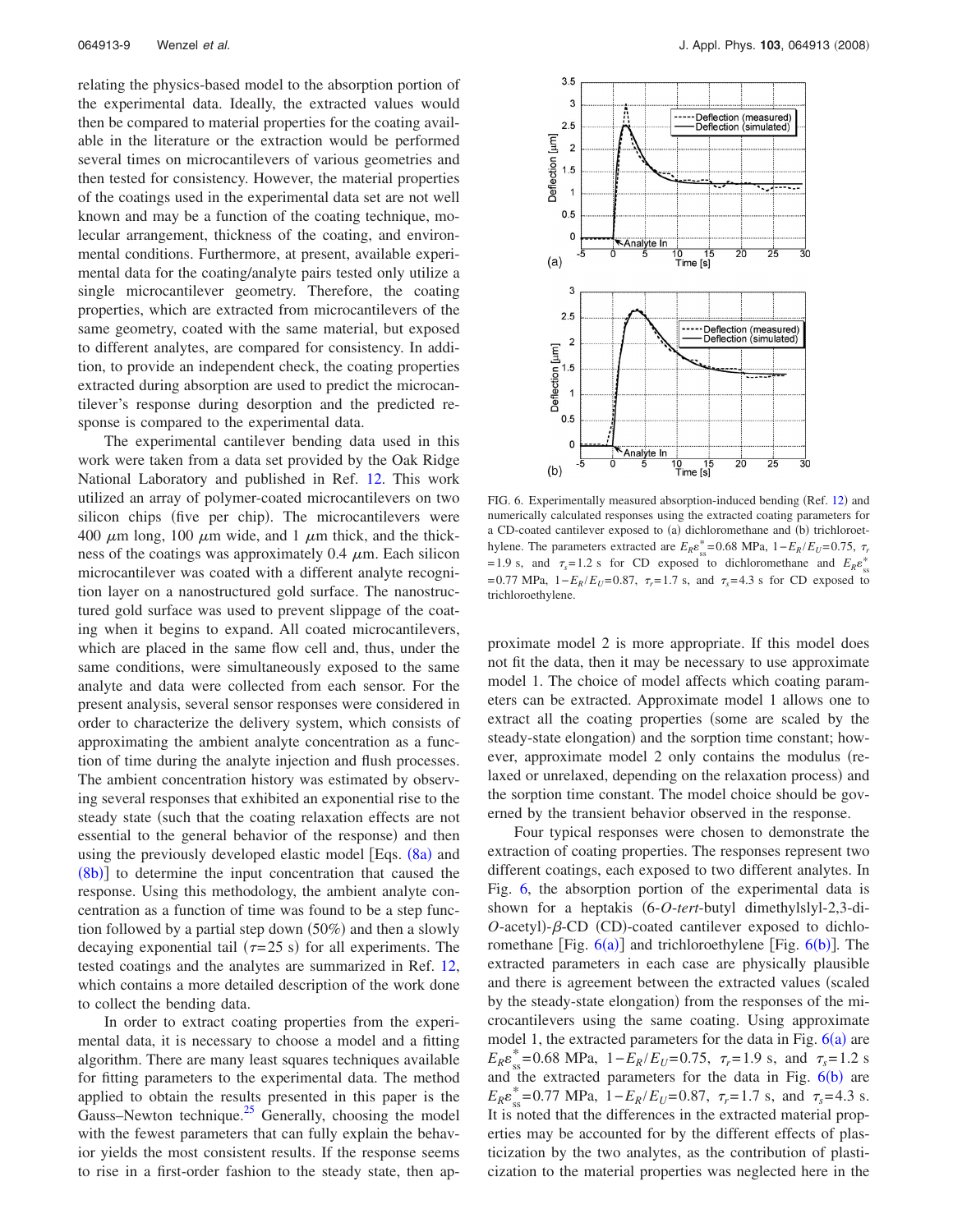calculations. Furthermore, the difference in the steady-state response in Figs.  $6(a)$  $6(a)$  and  $6(b)$  implies that the absorptioninduced elongation is approximately 10% larger for the analyte in Fig.  $6(b)$  $6(b)$  compared to that of Fig.  $6(a)$ ; this is approximately the same relative difference in the  $E_R \varepsilon_{ss}^*$  values extracted from each response. Knowledge of the steady-state elongation  $\varepsilon_{ss}^*$ , which may be different for different analytes (as seen in the present data), allows the values of the unrelaxed and relaxed moduli to be calculated from the extracted parameters. The steady-state elongation can be calculated using the partition coefficient, which can be obtained from an independent experiment. $2^{1,26}$  $2^{1,26}$  $2^{1,26}$  If a steady-state elongation of 1.0% is assumed for the CD coating exposed to the dichloromethane and 1.1% is assumed for the CD coating exposed to the trichloroethylene (typical volume expansions for the absorption of analytes into chemically sensitive coatings vary between  $1\%$  and  $5\%)$ , <sup>[26](#page-11-23)</sup> the calculated unrelaxed and relaxed modulus for the CD coating are found to be around 350 and 70 MPa, respectively.

The extraction of coating properties was also performed for a poly(diphenoxyphosphazene) (PDPP)-coated microcantilever exposed to ethanol and diisopropylmethylphosphonate (DIMP). Using approximate model 2, the extracted PDPP coating parameters from the response exposed to ethanol and DIMP were found to be  $E_R \varepsilon_{ss}^*$  = 0.077 MPa with  $\tau_s$  = 6.2 s and  $E_R \varepsilon_{ss}^*$  = 0.054 MPa with  $\tau_s$ = 3.4 s, respectively. The steady-state response for PDPP exposed to ethanol is approximately 40% larger than that of PDPP exposed to DIMP. If a steady-state elongation of 1.4% is assumed for PDPP exposed to ethanol and 1.0% assumed for PDPP exposed to DIMP, then the calculated relaxed modulus for the PDPP coating is approximately 5.5 MPa. In this case, because stress relaxation in PDPP is fast, the firstorder response implies  $\tau_r \ll \tau_s$ .

The results shown above demonstrate that it is possible to extract the coating parameters from experimental data using the developed models. Furthermore, it was shown that the coating parameters extracted from the response of a given coating material exposed to different analytes were in agreement. However, the comparison between the theory and experiment (as shown in Fig.  $6$ ) is obtained by using the four extracted parameters with the model. While this, by itself, does not prove predictive capability, it also does not guarantee the good fit shown in Fig. [6.](#page-9-0) The above analysis does allow one to conclude that the model including the viscoelastic properties of the coating can account for the different responses observed in experimental data.

A demonstration of the predictive potential of the model by comparing the theory using material properties of the coating found in the literature) to the experimental data would strengthen the above conclusion. However, such thin coating properties are not well defined in many cases and may also depend on the actual coating process as well as the interfacial properties between the substrate and coating. Furthermore, the interaction between the coating and analyte (i.e., the sorption time and steady-state elongation) would have to be known.

In order to show the predictive potential of the models, the coating properties extracted from the absorption portion

<span id="page-10-0"></span>

FIG. 7. Comparison of experimental data and calculated bending response during absorption and desorption for (a) a CD-coated cantilever exposed to trichloroethylene and (b) a PDPP-coated cantilever exposed to diisopropylmethylphosphonate. Coating properties used are those extracted from CD exposed to dichloromethane and PDPP exposed to ethanol. Analyte dependent absorption parameters ( $\varepsilon_{ss}^{*}$  and  $\tau_{s}$ ) are extracted during absorption only and used to calculate the entire response including desorption.

of the response of CD exposed to dichloromethane and PDPP exposed to ethanol were used to calculate the entire response (both absorption and desorption) of CD exposed to another analyte, trichloroethylene, and of PDPP exposed to DIMP. The comparison between the calculated responses and experimental results are shown in Fig. [7.](#page-10-0) In this case, the steady-state elongation and the sorption time are the only parameters that are used to fit the data. More importantly, these two parameters were extracted using only the absorption portion of the response; desorption was entirely predicted with no fitting parameters. The good agreement indicates that the predictive capabilities of the theoretical models are promising.

# **IV. CONCLUSIONS**

A theory of the bending of a microcantilever coated with a viscoelastic material undergoing absorption/desorption is presented. The theory includes the effects of stress relaxation in a viscoelastic coating and is capable of accurately representing the observed response signatures of polymer-coated microcantilevers. The numerical calculations show very good agreement with the trend observed in the experimental data collected from microcantilevers coated with different viscoelastic materials and exposed to various analytes. The theoretical models can thus be utilized to extract values of the various coating parameters that may depend on the coating material, the thickness of the coating, the method of application, and the environmental conditions. Furthermore, the model can be used to predict/analyze the bending response of